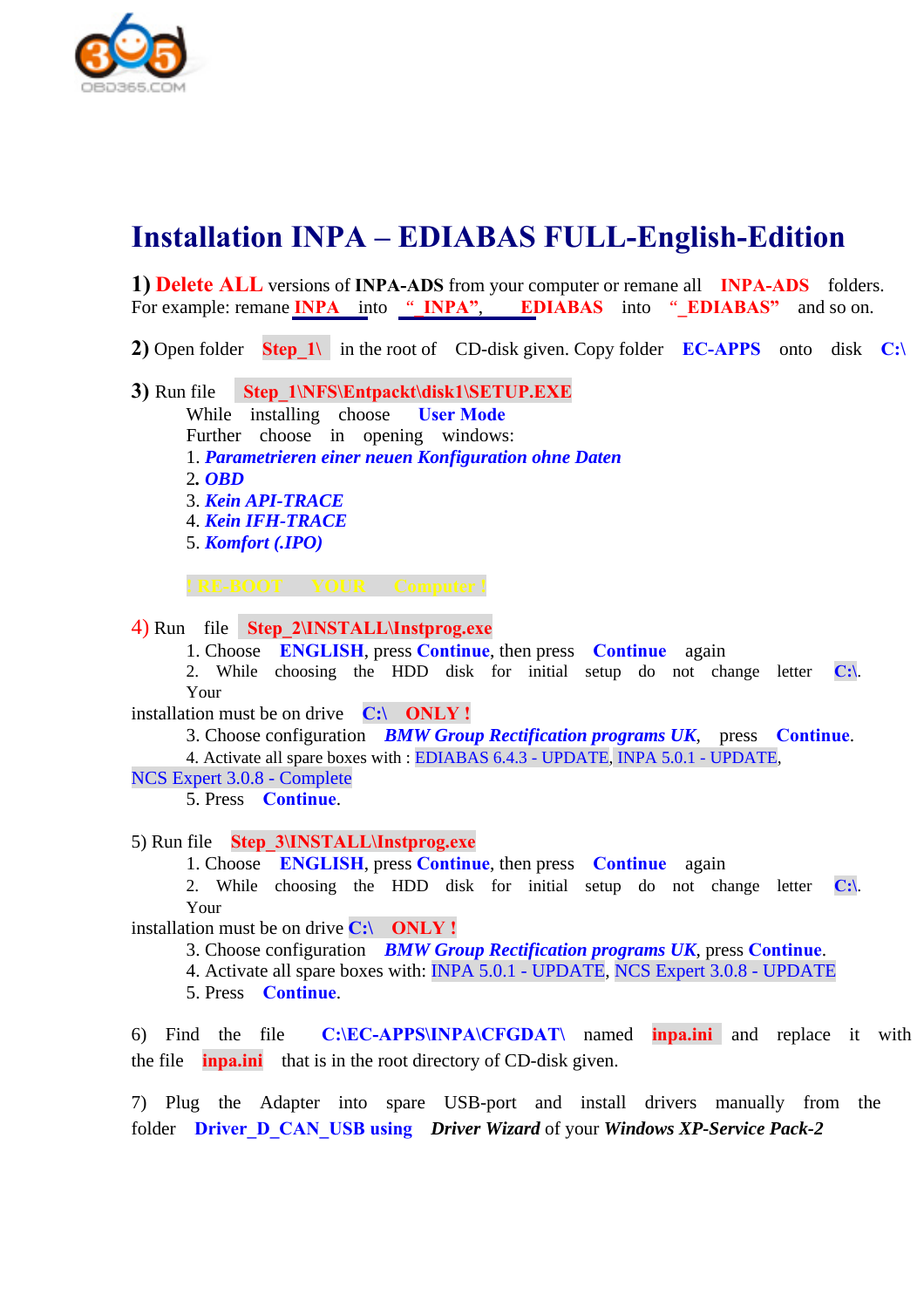

| ? X <br><b>System Properties</b>                                                                                                                                                                                                          |                                                                                                                                                                                                       |  |  |
|-------------------------------------------------------------------------------------------------------------------------------------------------------------------------------------------------------------------------------------------|-------------------------------------------------------------------------------------------------------------------------------------------------------------------------------------------------------|--|--|
| Advanced<br><b>Automatic Updates</b><br>Remote<br>Hardware<br><b>Computer Name</b><br>General                                                                                                                                             | Device Manager                                                                                                                                                                                        |  |  |
| Device Manager<br>The Device Manager lists all the hardware devices installed<br>on your computer. Use the Device Manager to change the<br>properties of any device.<br>Device Manager<br><b>LEFTURE CONTRACTOR</b>                       | Action View<br>Help<br>File<br>图画<br>8<br>図<br>盯<br>dies.<br>PC-200010181457<br><b>Batteries</b><br>+<br>$\ddot{+}$<br>Computer<br><b>F</b> Se Disk drives                                            |  |  |
| Drivers<br>EY<br>Driver Signing lets you make sure that installed drivers are<br>compatible with Windows Windows Update lets you set up<br>how Windows connects to Windows Update for drivers.<br>Windows Update<br><b>Driver Signing</b> | CEMTL COM WWW. CEMTL COM<br>Display adapters<br>DVD/CD-ROM drives<br>田<br>+ da Human Interface Devices<br>日 信号 ICE ATA/ATAPI controllers<br>+ DEEE 1394 Bus host controllers<br>Imaging devices<br>Ŧ. |  |  |
| <b>Hardware Profiles</b><br>Hardware profiles provide a way for you to set up and store<br>different hardware configurations.<br>إيجالا                                                                                                   | + infrared devices<br>+ Keyboards<br>Mice and other pointing devices<br>$+$<br>Monitors<br>Ė<br>F A LA WORK CLOUGA THE<br>Ports (COM & LPT)                                                           |  |  |
| <b>Hardware Profiles</b><br>0K<br>Apply<br>Cancel                                                                                                                                                                                         | USB Serial Port (COM3)<br><b>Processors</b><br>· Sound, video and game controllers<br>F.<br>÷.<br>System devices<br>+ € Universal Serial Bus controllers                                              |  |  |

 9) In **Advanced** field change number of COM-port to the value from **2** to **4**. Also change the value of **Latency Timer** from **16** to **1. Remember the number of the COM-port choosen !** 

| <b>System Properties</b>                                                                                                                                                                                                                                                                                                                                                                              |                                                                                                                                                                  | ? X             |                                                                                                                                                                                                                                                                                                                                                                                   |                                                                                                       |
|-------------------------------------------------------------------------------------------------------------------------------------------------------------------------------------------------------------------------------------------------------------------------------------------------------------------------------------------------------------------------------------------------------|------------------------------------------------------------------------------------------------------------------------------------------------------------------|-----------------|-----------------------------------------------------------------------------------------------------------------------------------------------------------------------------------------------------------------------------------------------------------------------------------------------------------------------------------------------------------------------------------|-------------------------------------------------------------------------------------------------------|
| Advanced                                                                                                                                                                                                                                                                                                                                                                                              | Automatic Updates                                                                                                                                                | Remote          |                                                                                                                                                                                                                                                                                                                                                                                   |                                                                                                       |
| General                                                                                                                                                                                                                                                                                                                                                                                               | Computer Name                                                                                                                                                    | Hardware        | Device Manager                                                                                                                                                                                                                                                                                                                                                                    | $\overline{\phantom{a}}$ . $\overline{\phantom{a}}$ $\overline{\phantom{a}}$ $\overline{\phantom{a}}$ |
| Device Manager<br><b>Drivers</b>                                                                                                                                                                                                                                                                                                                                                                      | The Device Manager lists all the hardware devices installed<br>on your computer. Use the Device Manager to change the<br>properties of any device.<br>パスマスルスピオリモ | Device Manager  | File<br><b>PVX</b><br>OST SeriaMAHMCOMFIA<br>General Port Settings Driver Details<br>Est<br><b>STEP</b><br>Bits per second: 9600<br>AdvonceWsettings\foWCO                                                                                                                                                                                                                        | ? X                                                                                                   |
| Driver Signing lets you make sure that installed drivers are<br>E.<br>congratible with Windows. Windows L'pdate lets you set up<br>how Wincows connects to Windows Upcata for Crivers.<br><b>Driver Signing</b><br>Windows Update<br><b>Hardware Profiles</b><br>Hardware profiles provide a way for you to set up and store<br>different hardware configurations.<br>ペッド<br><b>Hardware Profiles</b> |                                                                                                                                                                  |                 | COM Port Number:<br>COM3<br>$\mathcal{F}_{\mathcal{E}}$<br><b>TEZELETI</b><br><b>USB Transfer Sizes</b><br>Select lower settings to correct performance problems at 'ow baud rates'<br>Select higher settings for faster performance.<br>Receive (Bytes):<br>4096<br>Transmit (Bytes):<br>4096                                                                                    | OK<br>Cancel<br>Defaults                                                                              |
|                                                                                                                                                                                                                                                                                                                                                                                                       | OK.                                                                                                                                                              | Cancel<br>Ancly | Miscellaneous Options<br><b>BM Options</b><br>Select lower settings to correct response problems.<br>Serial Enumerator<br>Serial Printer<br>Latency Timer (msec):<br>Cancel If Power Off<br>Timeouts<br>Event On Surprise Removal<br>Minimum Read Timeout (msec):<br>Set RTS On Close<br>ñ<br>Disable Modem Ctrl At Startup<br>Minimum Write Timeout (msec):<br>$\checkmark$<br>ñ | ☑                                                                                                     |

10) In the file **EDIABAS.INI"Interface = STD:OBD"** must be choosen *(That is default parameter after installing from CD-disk given. Check the parameter if you use another version of INPA !)*